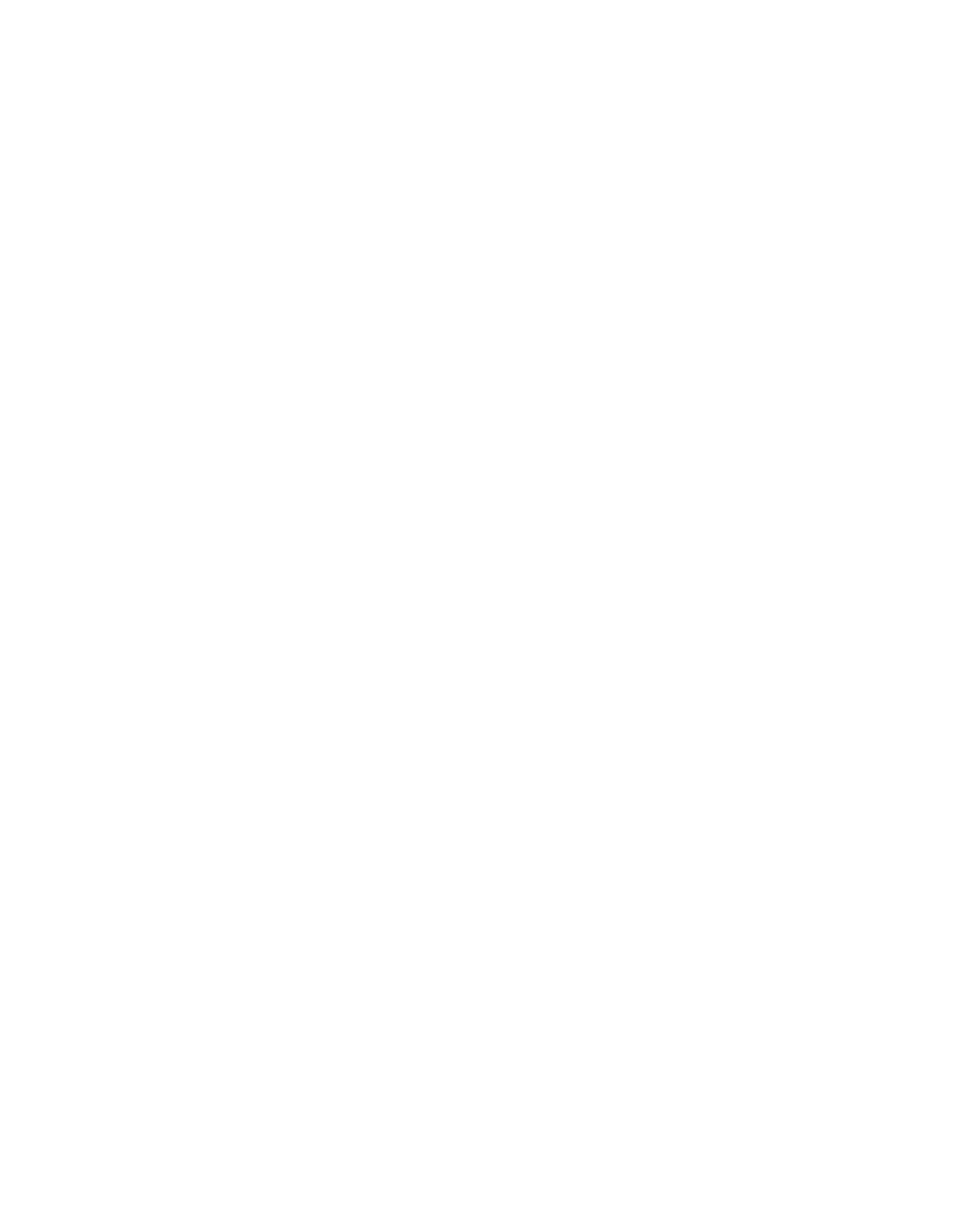## Speech by the Honourable Jim Flaherty, Minister of Finance, on the Tabling of the Next Phase of Canada's Economic Action Plan June 6, 2011

Mr. Speaker, I rise today to table once again before this House Budget 2011: A Low-Tax Plan for Jobs and Growth.

A plan to ensure Canada will remain on the right track for economic growth and jobs.

As I said in this House less than three months ago, implementing the Next Phase of Canada's Economic Action Plan will preserve Canada's advantage in the global economy; strengthen the financial security of Canadian workers, seniors and families; and provide the stability necessary to secure our recovery in an uncertain world.

It is my hope that the members of this House will now move quickly to implement this job-creating plan.

We are on the right track with nearly 540,000 jobs created since July 2009, the height of the global economic recession, and seven quarters of positive GDP growth. Our job creation is the envy of other advanced countries, with job growth concentrated in full-time positions in relatively high-wage industries.

While that's positive news, too many Canadians are still looking for work and the global economic recovery remains fragile.

By supporting this plan, members will echo the most essential endorsement of all: the backing of Canadians themselves.

Through their votes last month, their voices have been heard and they said "yea" to the economic plan that was put before them.

Canadians gave this Government their support for job creation, and efforts that will help businesses and entrepreneurs succeed.

Canadians provided their backing for a range of targeted measures that will help them find and hold onto good, high-paying, private-sector jobs, while improving the quality of life of Canadians in communities big and small.

Canadians endorsed an economic strategy that would help Canada's seniors secure a dignified and hard-earned retirement, through an enhancement to the Guaranteed Income Supplement, and new tax support for Canadians making selfless sacrifices to care for a loved one.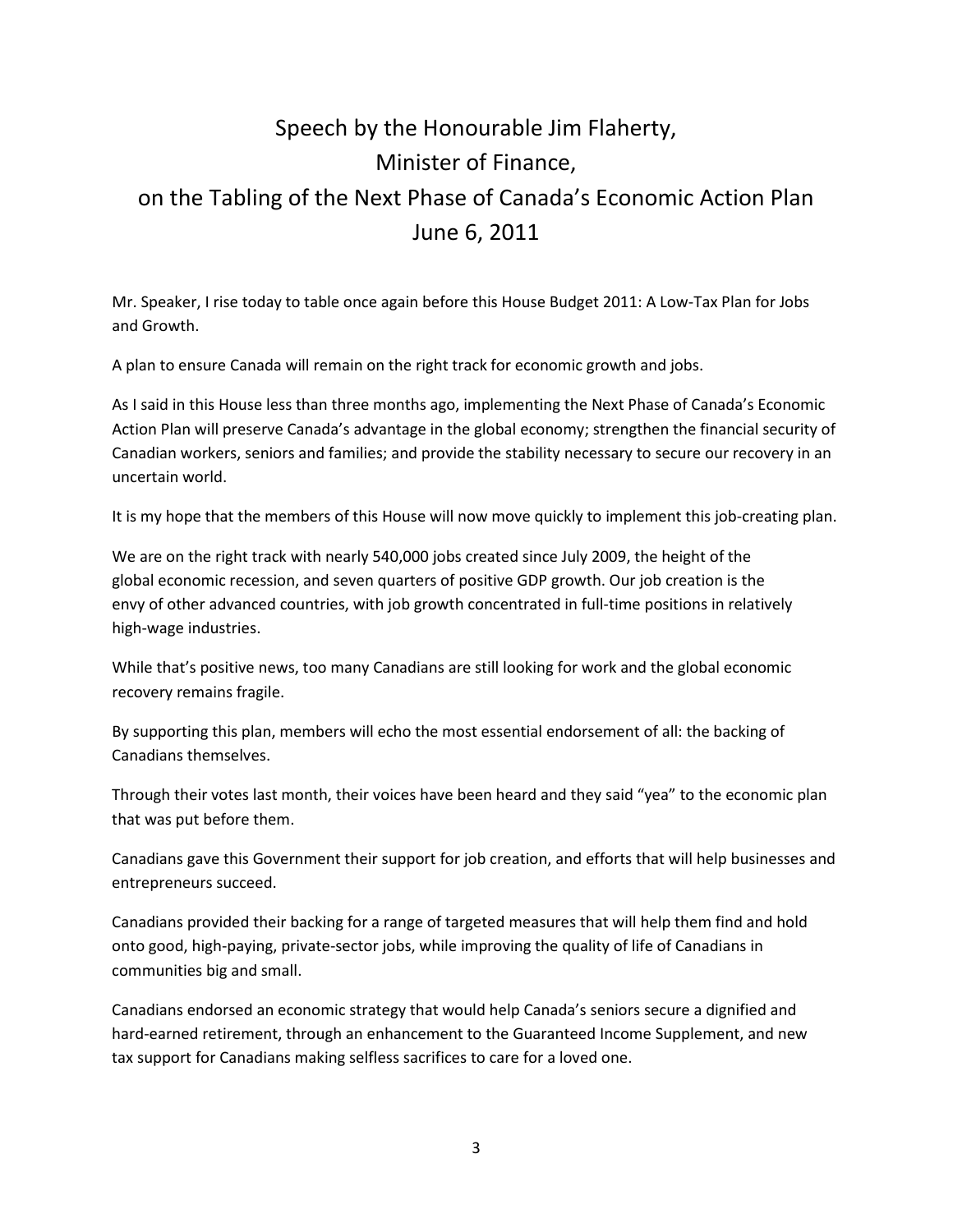Canadians said yes to a disciplined and measured plan to control government spending and eliminate the deficit.

We humbly thank Canadians for the trust they placed in us last month.

The Next Phase of Canada's Economic Action Plan is unwavering evidence that this Government will honour the commitments we made to them.

Today I am presenting the essential commitments our Government made on March 22.

The amended budget includes all of the measures which were part of the previous budget.

It also includes two additional commitments we made to Canadians since March 22:

- We have made a provision for \$2.2 billion in support of the conclusion of a satisfactory sales tax harmonization agreement between Canada and Quebec.
- And, at a time of fiscal restraint and as part of our goal to continue to strengthen government integrity and accountability, we will gradually phase out the quarterly allowances for political parties.

For the most part, however, Parliamentarians who took the time to read the March budget will be familiar with what we are pledging to do today.

#### **Helping businesses and entrepreneurs succeed**

To support job creation, for example, this budget includes our intention to introduce a one-time Hiring Credit for Small Business.

It will provide an EI break for some 525,000 small businesses, reduce payroll costs, encourage hiring, and give companies and the employees who work for them the boost they need to fully contribute to the nation's economic recovery.

This budget also includes a two-year extension of the temporary 50 per cent, straight-line accelerated Capital Cost Allowance for manufacturing or processing machinery and equipment, incenting our businesses to invest, improve productivity, and stay competitive.

In the still-uncertain global climate, many businesses may remain hesitant to hire and expand.

Mr. Speaker, in the Year of the Entrepreneur, we are creating the environment for the private sector to invest again, and take its rightful place as the engine of the Canadian economy.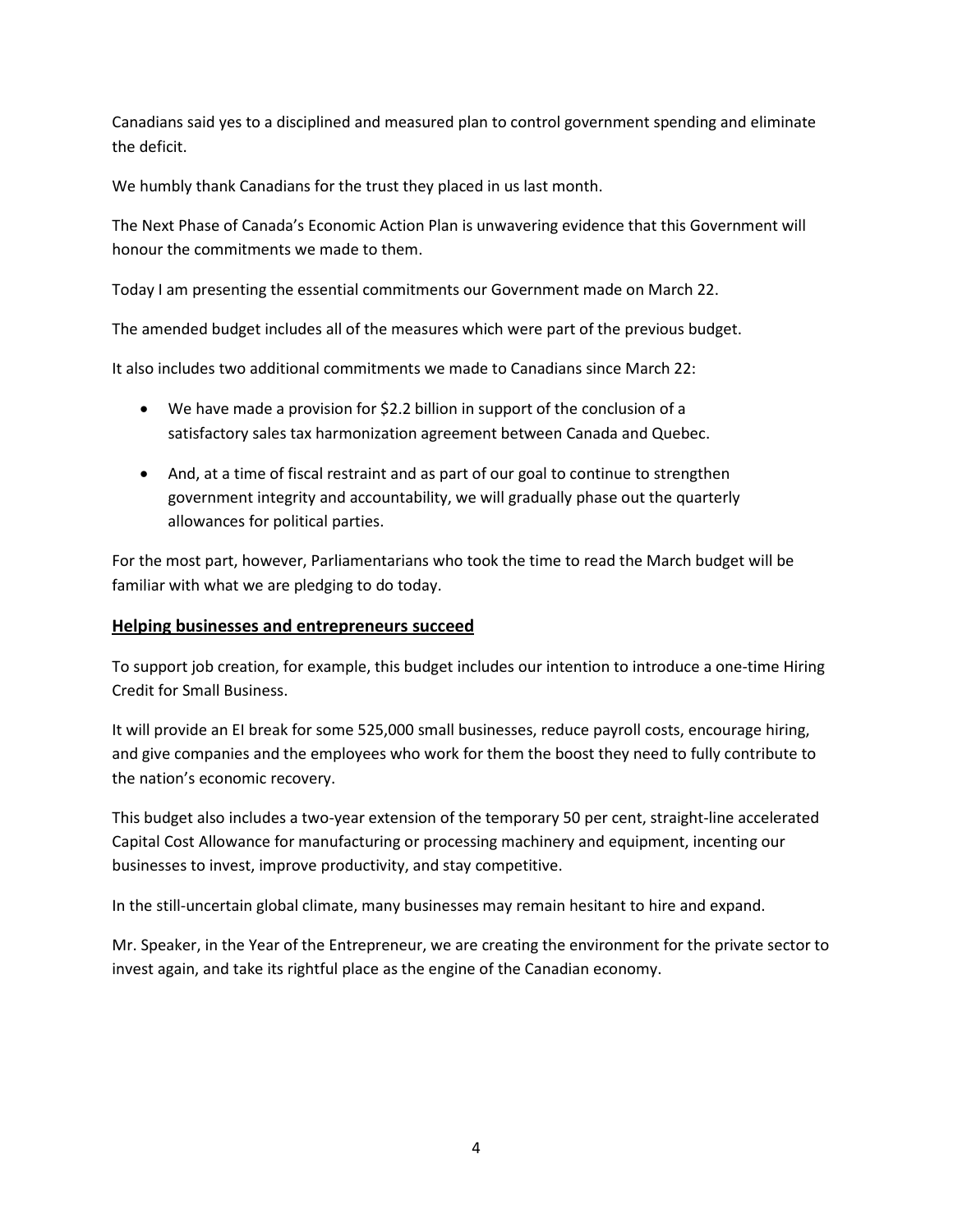#### **Helping working Canadians**

Creating the environment necessary for our businesses to thrive, however, also requires assisting hard-working Canadians as they make the most of the opportunities ahead.

As was the case in March, the Next Phase of Canada's Economic Action Plan will support Canadian families across the country.

This support includes:

- Providing additional support for a work-sharing program that has helped more than 277,000 workers;
- Renewing two special EI measures to assist Canadians in their search for a job, support worth \$420 million over 12 months;
- Extending the Targeted Initiative for Older Workers program until 2013–14, ensuring older workers have access to training and employment programs that will prepare them for new careers;
- Supporting the Helmets to Hardhats program to assist the brave veterans who offer up their lives to protect our country, by helping them find work in the construction industry when they leave our armed services;
- Supporting the courage of volunteer firefighters who risk their lives to protect ours, by establishing a new Volunteer Firefighters Tax Credit; and
- Easing the financial burden of young Canadians preparing to assume their rightful place in tomorrow's economy, by enhancing and expanding eligibility for Canada Student Loans and Grants for both full- and part-time post-secondary students.

#### **Helping families**

Part of helping hard-working Canadians, of course, is keeping their taxes low as they try to make ends meet.

This commitment explains why the average family of four now receives almost \$3,100 in extra tax savings thanks to the numerous tax reduction measures introduced by this Government, and why the federal tax burden for all Canadians is now the lowest it's been in 50 years.

We are building on that low-tax commitment even further through the measures being tabled today.

Today's budget takes action to help our most vulnerable seniors, who have worked hard their entire lives building a better community and a better Canada.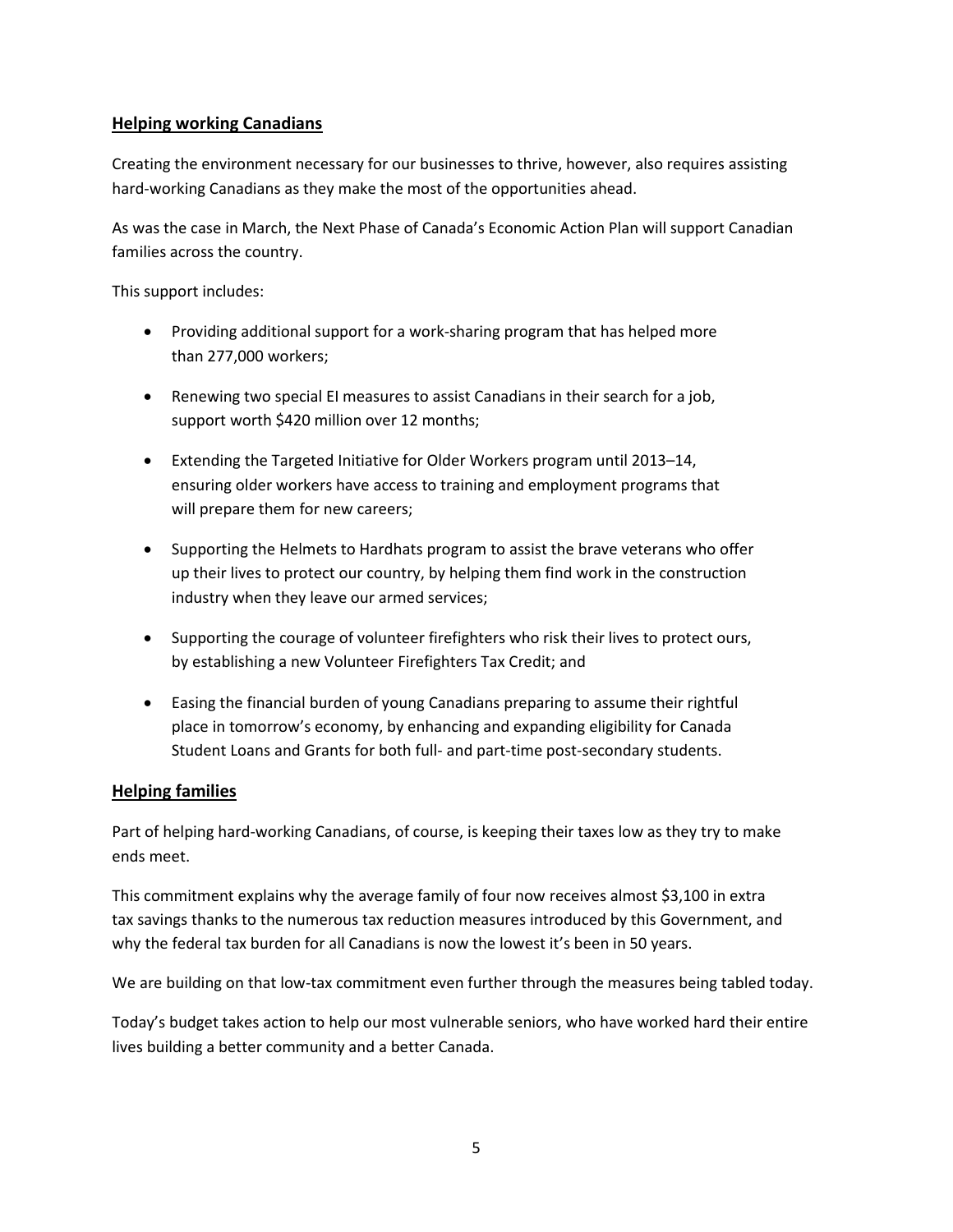To provide greater support to those seniors most in need, we will provide a top-up benefit to the Guaranteed Income Supplement. This is an affordable new measure that will provide up to \$600 extra per year for single seniors and up to \$840 per year for senior couples.

It will lead to greater financial security for more than 680,000 seniors across the country.

This, of course, is on top of actions this Government has taken that are already providing \$2.3 billion in additional tax relief to seniors and pensioners this fiscal year—measures like pension income splitting, increases in the Age Credit amount, and a doubling of the maximum amount of income eligible for the Pension Income Credit.

For those Canadians coping with the added responsibilities of caring for infirm parents or other relatives, we are introducing a Family Caregiver Tax Credit on an amount of \$2,000 that will benefit more than 500,000 Canadians.

On top of that, we're recognizing the often substantial costs incurred by caregivers by removing the \$10,000 limit on eligible medical expenses that can be claimed under the tax system in respect of a financially dependent relative.

Our Government is also investing \$400 million to extend the ecoENERGY Retrofit – Homes program for this fiscal year, giving Canadian families more time to take advantage of grants of up to \$5,000 to offset the cost of making their homes energy efficient.

And we're helping families lower the cost of nurturing the next budding Canadian artist by establishing a new Children's Arts Tax Credit, covering up to \$500 per child in qualifying expenses for eligible arts or cultural activities.

#### **Strong fiscal management**

These measures are as essential now as they were when they were first introduced in this House, Mr. Speaker.

Having said that, our country cannot reach its full potential weighed down by outstanding obligations.

We introduced Canada's Economic Action Plan to meet the worst global recession since the 1930s head-on.

The plan worked, as evidenced by one of the strongest economic recoveries in the G-7 and the strongest employment growth since the depths of the downturn.

Now, through the Next Phase of Canada's Economic Action Plan, we're rolling up our sleeves to take on our next challenge, as we complete the transition from providing temporary stimulus to winding it down, to eliminating the deficit and returning to balanced budgets.

The cornerstone of the budget tabled before you today, just like the one tabled on March 22, is strong fiscal management.